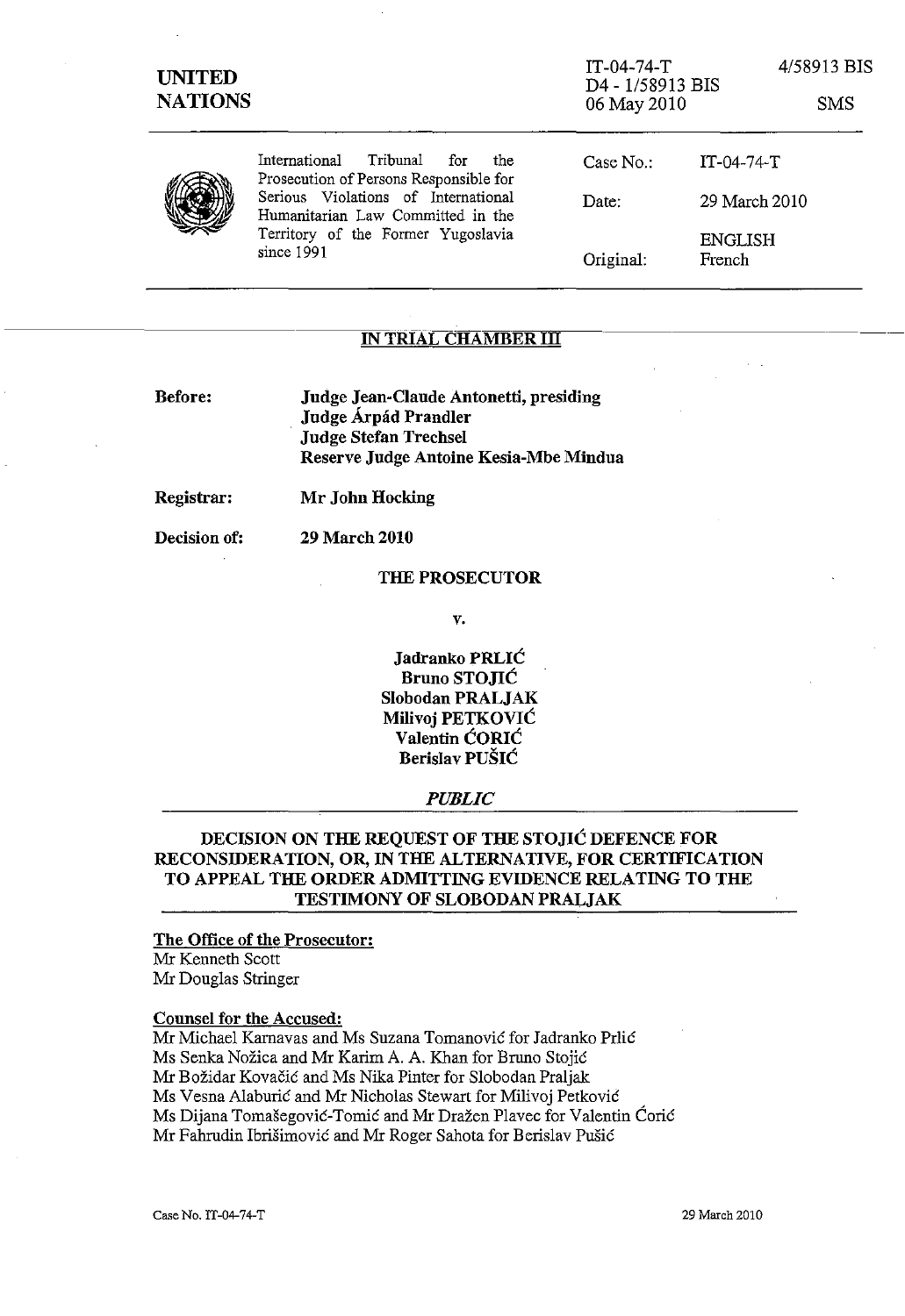**TRIAL CHAMBER ITI** ("Chamber") of the International Tribunal for the Prosecution of Persons Responsible for Serious Violations of International Humanitarian Law Committed in the Territory of the Former Yugoslavia since 1991 (''Tribunal''),

**SEIZED**-of-the-"*Demande-de-réexamen-de-l'Ordonnance-portant-sur-l'admissiond'elements de preuve relatifs au temoignage de Slobodan Praljak rendue le* 15 *jevrier*  2010 ou, à défaut, de certification de l'appel envisagé" brought publicly by Counsel for the Accused Bruno Stojic ("Stojic Defence") on 9 March 2010 ("Request"),

**NOTING** the "Order to Admit Evidence Relating to the Testimony of Slobodan Praljak", rendered publicly on 15 February 2010 ("Order of 15 February 2010"),

**NOTING** the "Decision Regarding Requests Filed by the Parties for Reconsideration of Decisions by the Chamber", rendered publicly on 26 March 2009 ("Decision of 26 March 2009"), wherein the Chamber placed restrictions upon the requests for reconsideration filed by the parties and recalled that such requests ought to be the exception rather than become the rule, $<sup>1</sup>$ </sup>

**CONSIDERING** that the Prosecution and the other Defence teams did not file a response to the Request,

**CONSIDERING** that in the Request, the Stojic Defence asks the Chamber to reconsider the Order of 15 February 2010 by which the Chamber notably declined to admit 27 documents tendered by the Stojic Defence or in the alternative to certify an appeal thereon,<sup>2</sup>

**CONSIDERING,** firstly, that the Chamber, by virtue of the request for reconsideration of the Order of 15 February 2010, notes that the Stojic Defence has neither put forward for exceptional circumstances nor established that the Chamber has committed manifest error in its reasoning to reject the admission into evidence of exhibits 2D 00197, 2D 00960, 2D 01541, 2D 01542, 2D 01543, 2D 01544, 2D 01545,

**<sup>1</sup>"Decision Regarding Requests Filed by the Parties for Reconsideration of Decisions by the**  Chamber", public document, 26 March 2009, p. 3.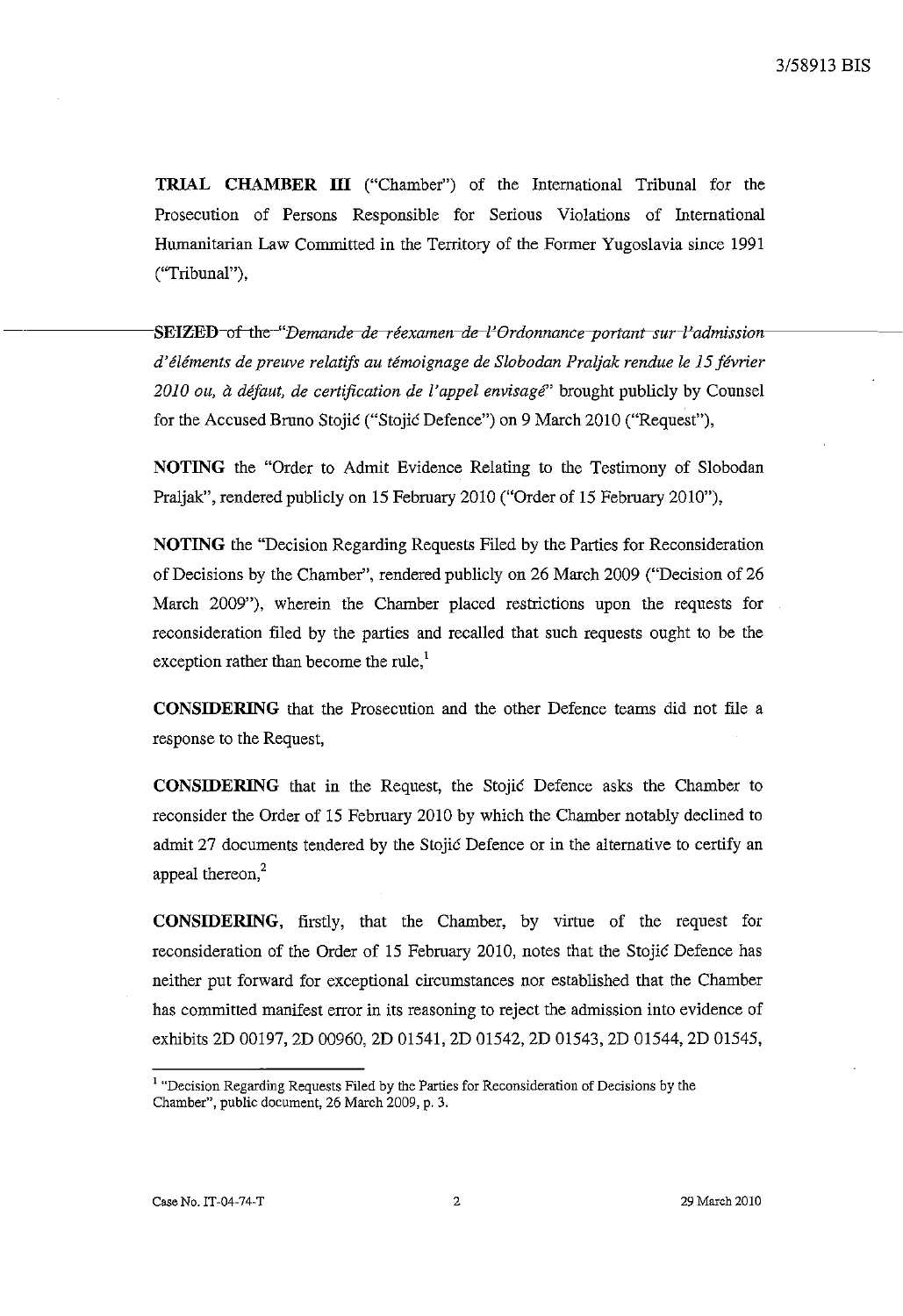2D 01546, 2D 01547, 2D 01548, 2D 01549, 2D 01550, 2D 01551, 2D 01552, 2D 01553, 2D 01554, 2D 01555, 2D 01556, 2D 01557, 2D 01558, 2D 01559, 2D 01560, 2D 01561, 2D 03036, 2D 03041, 2D 03042 and 2D 03043; that, through the Request, the Defence has merely questioned the Decision made by the Chamber in the said Order; that the Chamber decides therefore to deny the Request in respect of its first part,

**CONSIDERING,** secondly, that, in light of the part of the Request regarding the request for certification to appeal the Order of 15 February 2010, the Chamber is convinced of the fairness of the said Order and considers that the Stojic Defence has not established that the subject matter of the Request constitutes an issue likely to substantially compromise the fair and expeditious conduct of the trial or its outcome, and that the immediate resolution of the issue by the Appeals Chamber would materially advance the proceedings,

**<sup>2</sup>***"Demande de reexamen de ['Ordonnance portent sur ['admission d'elements de preuve relatifs au temoignage de Slobodan Praljak rendue le* **15** *j€vrier 2010 au, it de/aut, de certification de l'appeZ envisage",* public document, 9 March 2010, para. 1.